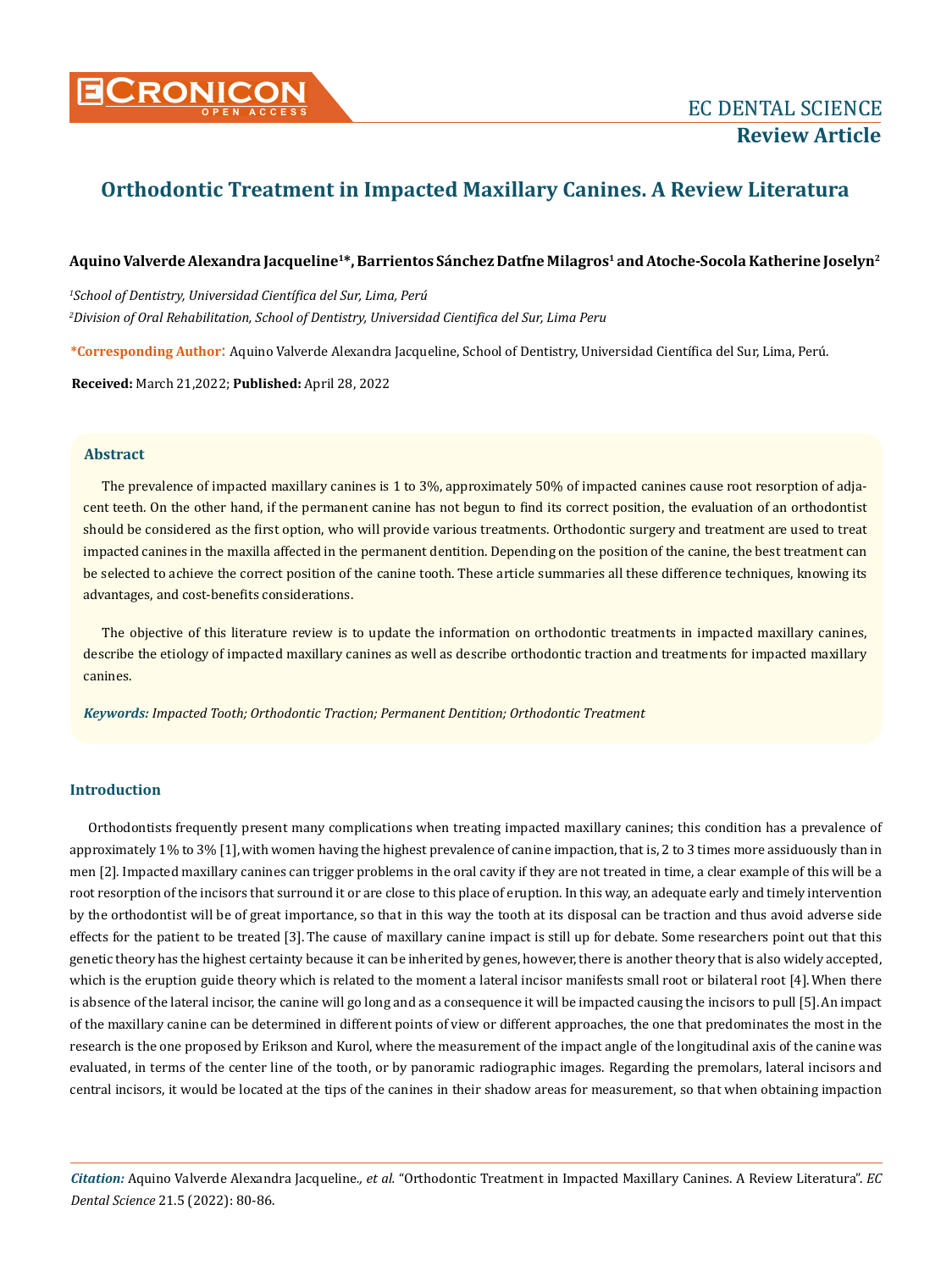areas that vary from 1 to 5. Sector 1 is close of the premolars and when sector 5 is close to the midline of the tooth, the collision height can also be measured, which will indicate how far the tip of the canine tooth is from the occlusal plane [6].Therefore, the present study on canine impaction in the maxilla will allow the orthodontist to find new solutions for an effective treatment. Orthodontic require research that summarizes the cause and treatment, which is proposed by other studies in the scientific literature and also by health institutions. Likewise, they require a new update in the information base to provide an efficient diagnosis, which will be key to carry out modern treatments. Therefore, this literature review aims to determine the etiology and implement the use of appropriate treatments to effectively treat the involvement of impacted canines in the maxilla.

# **Material and Methods**

Extensive research has been done in the existing literature on this topic. From the beginning of this information until October 9, 2020, the bibliographic search carried out includes articles published in the Medline database through PubMed, SCOPUS, SCIENCE DIRECT, WI-LEY and SCIELO, and there is no language restriction. The keywords used are: impact, maxillary canine, orthodontic treatment, MIC and retained canine. Including observational, descriptive, longitudinal research, systematic reviews, books, and editorials. Finally, 39 articles were included in this review.

# **Results and Discussion**

#### **Etiology of impacted maxillary canines**

Among the causes of impacted canines, there are the most common causes that are endocrine disorders, such as growth hormone or thyroid hormone deficiency, vitamin A and D deficiency, congenital syphilis, TMJ ankylosis and heredity. Local causes are lack of space, dislocation of adjacent teeth, early detachment of deciduous teeth, abnormal curvature of the root caused by trauma in childhood, the development of diseases such as tooth germ and periodontitis [7-11]. The cases of affected canines cause Lappin to observe this affectation, either by a blockage caused by an excess of tooth or dentinoma, a recent trauma, or eruptive changes in the canines on the same side [12].It determined that the cause of this anomaly is due to the lack of reabsorption of the temporal canine, but this research was not of much relevance since a controlled study was not carried out, although its was not important, their explanation makes a lot of sense because over time various investigations have explained that the removal of temporary canines in a suitable time seems to be very useful for the eruption of permanent canines [12-15].A current study showed that in cases where the lateral incisor is impacted, it causes are the obstruction of supernumerary teeth, odontomas or recent trauma, and as a consequence there will be a high frequency of eruptive alteration of the canine on the same side [16]. This research showed a significant increase in the prevalence and severity of displaced canines by 41.3%, buccal displacement was observed in 30.2%, palatal displacement occurred in 9.5%, and canine-lateral transposition of incisors in 1.6% of patients [17]. There are various investigations that associate canine impaction in the maxilla with the absence of permanent lateral incisors, since the presence of those teeth, in this case the atypical lateral incisors are the cause of the deviation of the maxillary canines around their correct position [18]. The displacement of the maxillary canines has two possible processes, the first is developmental, which is related to the lack of orientation of the lateral incisors, which leads to the origin of a new path for the descending trajectory of the anterior side, and the second is related to the late stage of the tooth entering the narrow part of the alveolar process [19]. The extraction of the temporal canine is the appropriate treatment to correct maxillary canines in palatal eruption in individuals aged 10 to 13 years, as long as the space condition is present correctly, since it was determined that 91% of the canine teeth, they overlap the adjacent lateral incisor root, while 64% of the canine teeth overlap the lateral incisor relative to the middle of the root initially [20].

#### **Orthodontic traction and treatments for impacted maxillary canines**

This procedure is more appropriate for cases with a better diagnosis, such is the case of infants, since they are in their growth stage. The treatment method consists of surgically exposing the affected tooth, and then performing orthodontic traction to guide the tooth

*Citation:* Aquino Valverde Alexandra Jacqueline*., et al.* "Orthodontic Treatment in Impacted Maxillary Canines. A Review Literatura". *EC Dental Science* 21.5 (2022): 80-86.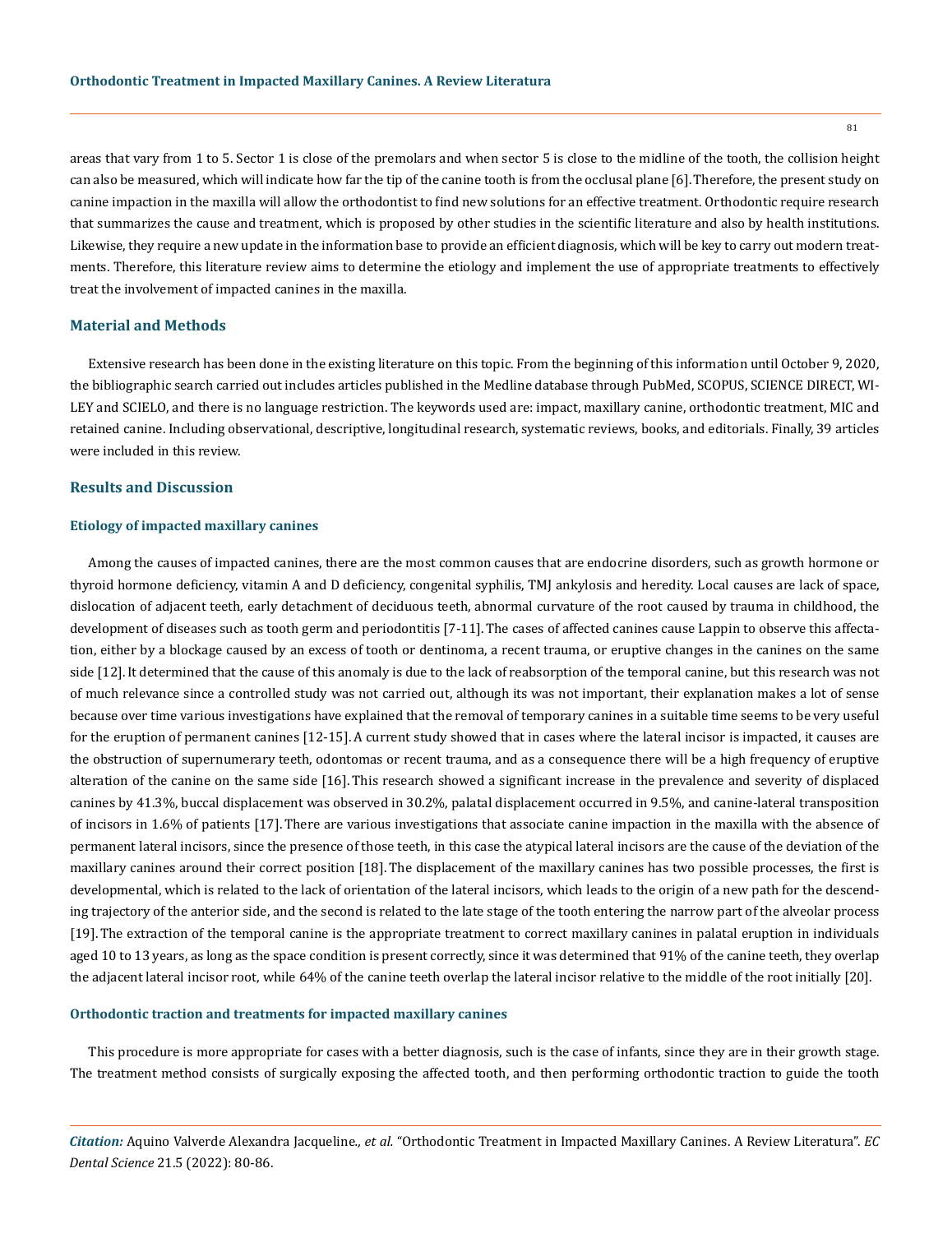and align it with the dental arch. Loss of bone around tooth extraction, root resorption, and recession of the gums are the most common complications of this type of surgery [21].If a surgical exposure that causes tooth displacement is to be performed, good communication between the orthodontist and the doctor is essential to adopt the most appropriate technique. To choose the type of surgically exposed elements, whether open or closed, such as the depth of action, the anatomy of the edentulous area and the type of orthodontic force to be used, which are factors to consider [22].When the tooth is impacted in the middle third of the socket, a closed treatment is strongly recommended. In this case, it is necessary to remove the bone tissue as little as possible by exposing the crown of the tooth to hold the traction accessory. To avoid placing it in a very high gingival position, lateral traction is usually necessary, and special care must be taken in the direction of traction [23].The most common traction method for canines with the affected jaw involves surgical exposure and then placement of orthodontic accessories so that a slow, light force can be applied to move the teeth into the correct position [24]. Another treatment alternative is to use a heavy anchorage using a transpalatal arch to give reinforcement in a variety of applications ranging from orthodontic applications as well as in common dental treatments. This transpalatal arch is made of stainless steel that is known as an anchoring device that will be attached to molars and premolars, attempting to orthodontically position through a palatal [25].

#### **Treatment with tie wires in crossbow**

It is composed of round wires; this will accumulate force when bent on its longitudinal axis and will have a horizontal cross section that will enter the double tube placed in the system. The arc force will be found relative to the length of the wire in the vertical and horizontal directions. Once the affected tooth is identified clinically and radiologically, a surgical procedure is performed to expose part of the enamel surface of the affected tooth. Convenient soft tissue contact is made to expose the bone covering the crown. It should be considered not to touch the roots of the adjacent teeth, since, if the cement is affected, the possibility of hardening will increase, so the root development is still incomplete [26].Canine teeth are generally fixed or in a variable position, so an orthodontic button with self-curing resin can be placed, but taking into account the protection of the adhered gums produced by the impact of the buccal dentin fragments, In the event that the tooth is affected by bone, it should be kept away from fibrous adhesions around the tooth [27].This treatment will control the germination of the teeth by applying a certain force in the vestibular direction, so that the crown of the canines can move away from the root, thus avoiding resorption. This will also allow us to exert controlled and easily modifiable forces. This system can overcome the limitations of mobile systems, such as traction of the upper jaw hitting the teeth. In a certain way, it will reduce the root resorption of the adjacent teeth because they bring the teeth towards the buccal side for later repositioning [28].

# **Microinplant treatments**

Due to the advantages of micro screws over osseous integrating implants, they are becoming increasingly popular as a source of bone anchorage in modern orthodontics [29].In many clinical situations, the strength and stabilities of micro screw implants are sufficient to move teeth without losing mutual anchorage. This article shows the potential of micro implant anchoring in the germination of canine orthodontic teeth [30].

X-rays taken at different angles should be used to assess the location of the canine. This technique is not intended to produce root movement, so it is not suitable for canine teeth that impact horizontally or canine teeth that have a straighter root at the Crown [31]. Due to the lack of alveolar bone in the canine area, small implants should be used, especially after the original canine tooth is extracted. Since the force required to tighten the tooth is less than 50g, a mini screw is ideal. The crown and root of the tooth can be drawn on the processed mold to determine the direction of force required to insert the tooth into the dental arch [32]. The micro implants should be placed in the alveolar bone of the labial cortex with this line of force, at an angle of 10 - 20° with respect to the bone surface and as parallel as possible to the longitudinal axis of the tooth. This keeps the tip of the micro-screw on the buccal side and reduces the possibility of the micro-screw coming into contact with the root of the tooth [33].Although the head of the micro implant should be placed as tangen-

*Citation:* Aquino Valverde Alexandra Jacqueline*., et al.* "Orthodontic Treatment in Impacted Maxillary Canines. A Review Literatura". *EC Dental Science* 21.5 (2022): 80-86.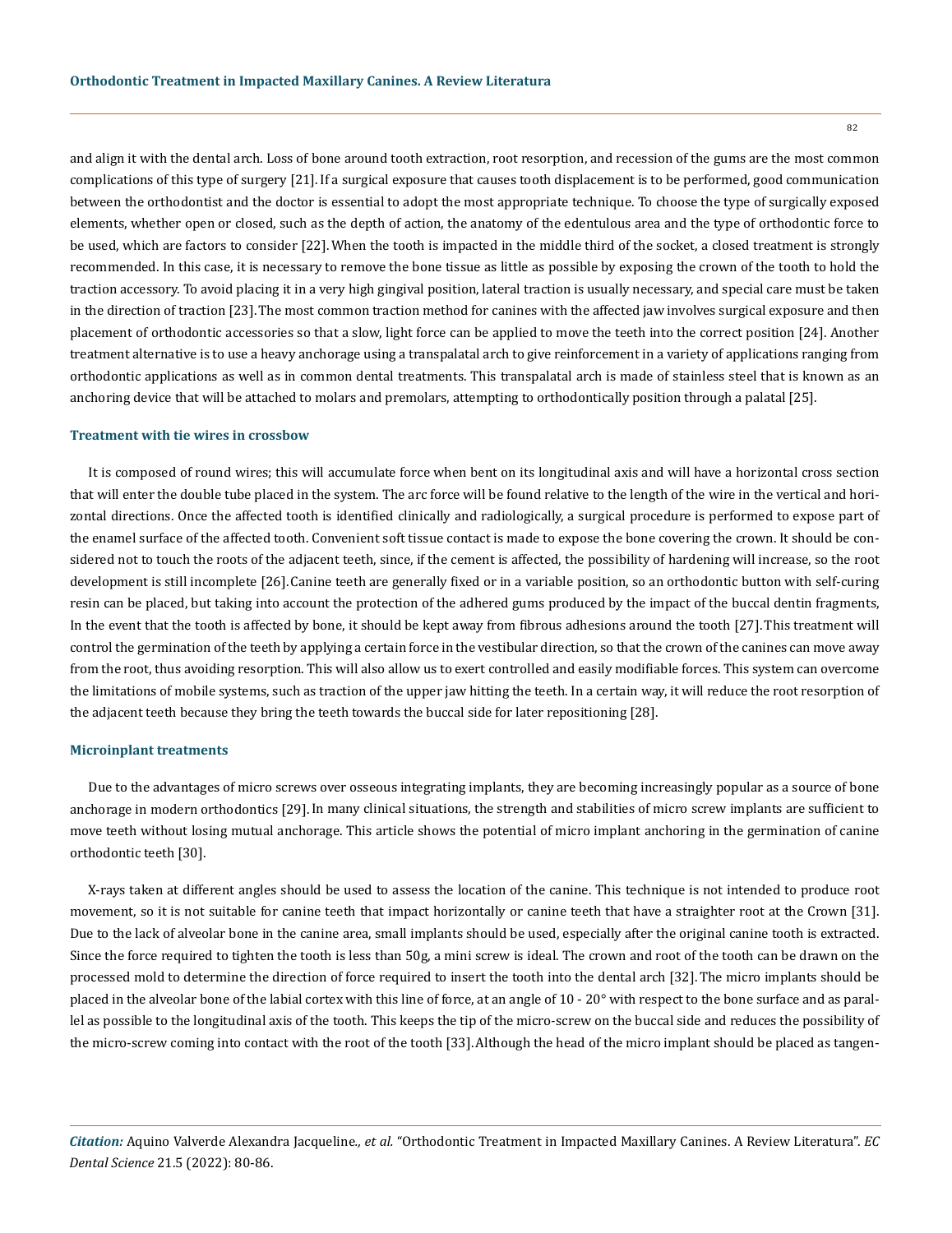tially as possible to maximize the vertical component of force, implants placed too high can become unstable due to the accompanying increased torque. The attachment is attached to the labial surface of the affected canine to allow the teeth to rotate without an excessive rotation. After the canine enters the arch, tongue support can be added for more precise control [34].

## **Treatments with reinforced anchorage**

The reinforced anchorage is another method of treatment of the maxillary canines, whose objective is to prevent secondary effects after orthodontic traction. This treatment requires a heavy buccal arch with a bracket slot and a palatal anchorage in the maxillary arch [35].Therefore, to obtain traction on affected maxillary canines, it is often necessary to use heavy anchors and tensioned arch wires in the maxillary arch to anticipate the adverse effects of traction. Also, to resolve the effects of the canines, an ideal force will be required to move them through the bones [36].After orthodontic traction with reinforced anchors, the use of copper titanium wire arches for the alignment and correction of the segments in the areas of incisors, premolars and molars, metal supports will be used for the durability of the deciduous canine (if present). This space is equipped with an open helical spring between the lateral incisor and the Nickel-titanium arch wire, essential requirements before surgery [37].A temporary rigid anchor is then installed over the bands of the first permanent molars and it will be accompanied by a rigid palatal acrylic button and arch wire on all palatal surfaces of all maxillary teeth or a stainless-steel wire with multiple palatal and occlusal buccal hooks can also be placed. This anchor is cemented at least 4 weeks before surgery. The buccal hooks and anchor extensions will allow the buckles of the closed coil nickel-titanium springs to be attached, and a trans alveolar intraosseous traction will be performed, thus preventing the springs from immersing themselves in the attached gingiva and mucoperiosteum, so that its activation is limited. The stainless-steel dental arch in the bracket placed on the tooth is aligned and level, and the dental arch is suitable for the final molar involved in anchoring [38]. The buccal side of each fixed canine will be secured with a closed coil nickeltitanium spring and activated every 4 to 8 weeks as required by orthodontists. After traction of the canine is achieved, the bone anchor is removed because the incisors and premolars will have been stabilized and protected. From there, the steps of intercuspation and completion of the orthodontic treatment will be carried out so that the orthodontic treatment is completed [39].

# **Conclusion**

Surgery and orthodontic treatment are used to treat impacted canines in the maxilla affected in the permanent dentition. When starting orthodontic treatment, it is advisable to first extract the canines from the root of the incisor, and then bring the dental arch inwards. Depending on the position of the canine, the best treatment can be selected to achieve the correct position of the canine tooth. Treatments of the impacted canine will have a very limited effect on periodontal disease.

#### **Contribution of Authors**

Aquino Valverde Alexandra Jacqueline and Barrientos Sánchez Datfne Milagros designed the study, collected, analyzed, and interpreted the dataz, wrote the manuscript, Atoche Socola Katherine Joselyn and Arriola Guillén Luis Ernesto interpreted the data and revised the manuscript. All authors read and approved the final manuscript.

# **Conflict of Interests**

The authors declare that there is no conflict of interest in relation to the publication of this article.

## **Funding Source**

Self-financed.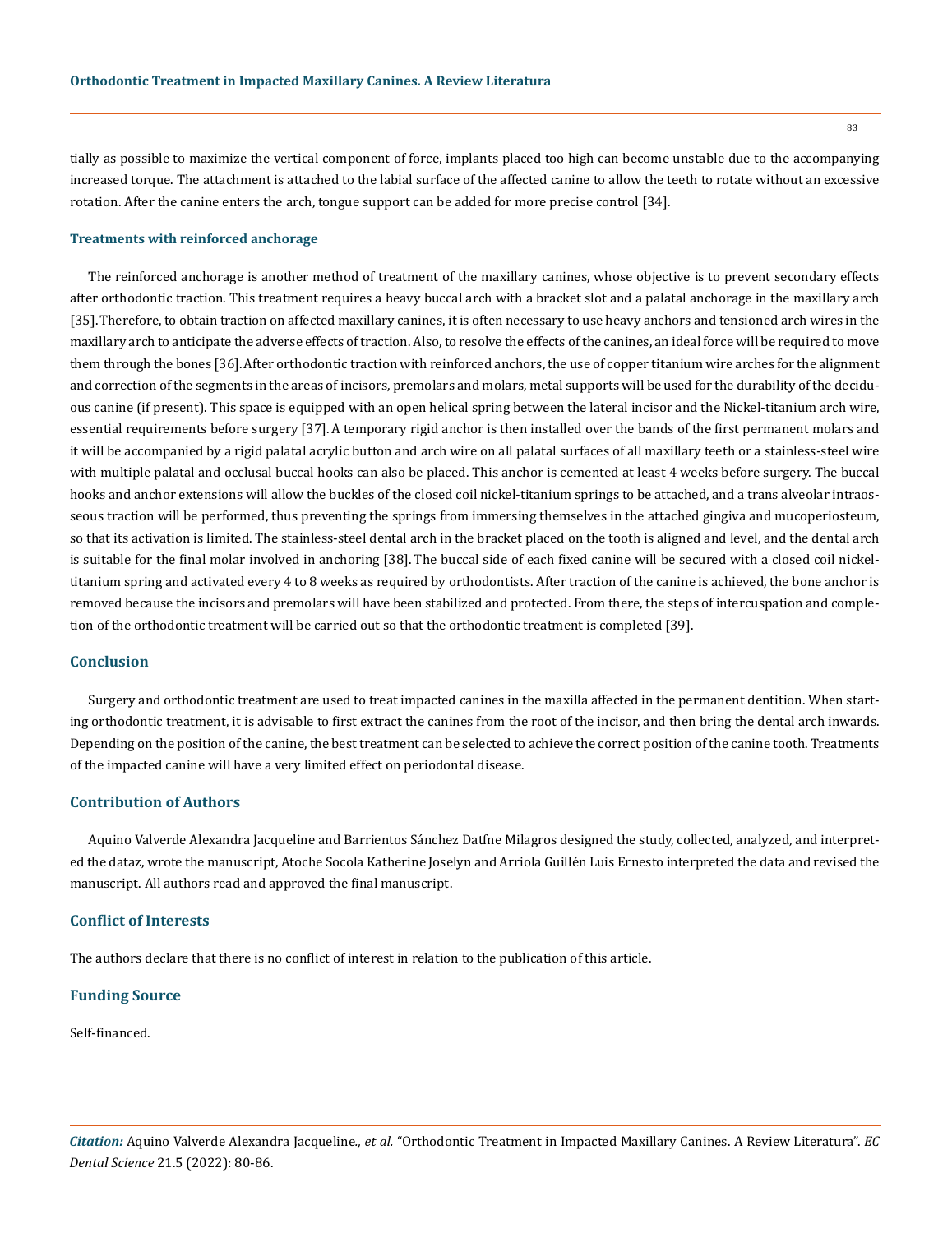## **Bibliography**

- 1. [Alqerban A. "Impacted maxillary canine in unilateral cleft lip and palate: A literature review".](https://www.ncbi.nlm.nih.gov/pmc/articles/PMC6349903/) *Saudi Dental Journal* 31.1 (2019): 84- [92.](https://www.ncbi.nlm.nih.gov/pmc/articles/PMC6349903/)
- 2. [Oz AZ and Ciger S. "Health of periodontal tissues and resorption status after orthodontic treatment of impacted maxillary canines".](https://pubmed.ncbi.nlm.nih.gov/29519977/)  *[The Nigerian Journal of Clinical Practice](https://pubmed.ncbi.nlm.nih.gov/29519977/)* 21.3 (2018): 301-305.
- 3. Arriola-Guillén LE., *et al*[. "Influence of maxillary canine impaction characteristics and factors associated with orthodontic treatment](https://pubmed.ncbi.nlm.nih.gov/31474269/)  on the duration of active orthodontic traction". *[American Journal of Orthodontics and Dentofacial Orthopedics](https://pubmed.ncbi.nlm.nih.gov/31474269/)* 156.3 (2019): 391-400.
- 4. [Cruz RM. "Orthodontic traction of impacted canines: Concepts and clinical application".](https://pubmed.ncbi.nlm.nih.gov/30916252/) *Dental Press Journal of Orthodontics* 24.1 [\(2019\): 74-87.](https://pubmed.ncbi.nlm.nih.gov/30916252/)
- 5. Grybienė V., *et al*[. "Diagnostic methods and treatment strategies of impacted maxillary canines: A literature review".](https://pubmed.ncbi.nlm.nih.gov/31619657/) *Stomatologija* [21.1 \(2019\): 3-12.](https://pubmed.ncbi.nlm.nih.gov/31619657/)
- 6. [Ericson S and Kurol J. "Radiographic assessment of maxillary canine eruption in children with clinical signs of eruption disturbance".](https://pubmed.ncbi.nlm.nih.gov/3464436/)  *[European Journal of Orthodontics](https://pubmed.ncbi.nlm.nih.gov/3464436/)* 8.3 (1986): 133-140.
- 7. Pignoly M., *et al*[. "Échec de la mise en place de dents retenues et incluses \[Reason for failure in the treatment of impacted and retained](https://europepmc.org/article/med/27083220)  teeth]". *[L'Orthodontie Française](https://europepmc.org/article/med/27083220)* 87.1 (2016): 23-38.
- 8. Iancu Potrubacz M., *et al*[. "Retrospective evaluation of treatment time and efficiency of a predictable cantilever system for orthodon](https://pubmed.ncbi.nlm.nih.gov/29957320/)tic extrusion of impacted maxillary canines". *[American Journal of Orthodontics and Dentofacial Orthopedics](https://pubmed.ncbi.nlm.nih.gov/29957320/)* 154.1 (2018): 55-64.
- 9. Alejos-Montante K., *et al*[. "Early identification of permanent maxillary canine impaction: A radiographic comparative study in a Mexi](https://www.ncbi.nlm.nih.gov/pmc/articles/PMC6461733/)can population". *[Journal of Clinical and Experimental Dentistry](https://www.ncbi.nlm.nih.gov/pmc/articles/PMC6461733/)* 11.3 (2019): e282-e286.
- 10. Brusveen EM., *et al*[. "Apical root resorption of incisors after orthodontic treatment of impacted maxillary canines: a radiographic](https://pubmed.ncbi.nlm.nih.gov/22464524/)  study". *[American Journal of Orthodontics and Dentofacial Orthopedics](https://pubmed.ncbi.nlm.nih.gov/22464524/)* 141.4 (2012): 427-435.
- 11. Elhaddaoui R., *et al*[. "Resorption of maxillary incisors after orthodontic treatment--clinical study of risk factors".](https://pubmed.ncbi.nlm.nih.gov/26826965/) *International Orthodontics* [14.1 \(2016\): 48-64.](https://pubmed.ncbi.nlm.nih.gov/26826965/)
- 12. [Lappin MM. "Practical management of the impacted maxillary canine".](https://pubmed.ncbi.nlm.nih.gov/14877988/) *American Journal of Orthodontics* 37 (1951): 769-778.
- 13. Schroeder MA., *et al*[. "Orthodontic traction of impacted maxillary canines using segmented arch mechanics".](https://pubmed.ncbi.nlm.nih.gov/31721951/) *Dental Press Journal of Orthodontics* [24.5 \(2019\): 79-89.](https://pubmed.ncbi.nlm.nih.gov/31721951/)
- 14. Dağsuyu İM., *et al*[. "Three-dimensional evaluation of angular, linear, and resorption features of maxillary impacted canines on cone](https://pubmed.ncbi.nlm.nih.gov/30484094/)[beam computed tomography".](https://pubmed.ncbi.nlm.nih.gov/30484094/) *Oral Radiology* 34.1 (2018): 66-72.
- 15. [Shapira Y and Kuftinec MM. "Early diagnosis and interception of potential maxillary canine impaction".](https://pubmed.ncbi.nlm.nih.gov/9787542/) *Journal of the American Dental Association* [129.10 \(1998\): 1450-1454.](https://pubmed.ncbi.nlm.nih.gov/9787542/)
- 16. Izadikhah I., *et al*[. "Different Management Approaches in Impacted Maxillary Canines: An Overview on Current Trends and Litera](https://www.researchgate.net/publication/340140989_Different_Management_Approaches_in_Impacted_Maxillary_Canines_An_Overview_on_Current_Trends_and_Literature)ture". *[The Journal of Contemporary Dental Practice](https://www.researchgate.net/publication/340140989_Different_Management_Approaches_in_Impacted_Maxillary_Canines_An_Overview_on_Current_Trends_and_Literature)* 21.3 (2020): 326-336.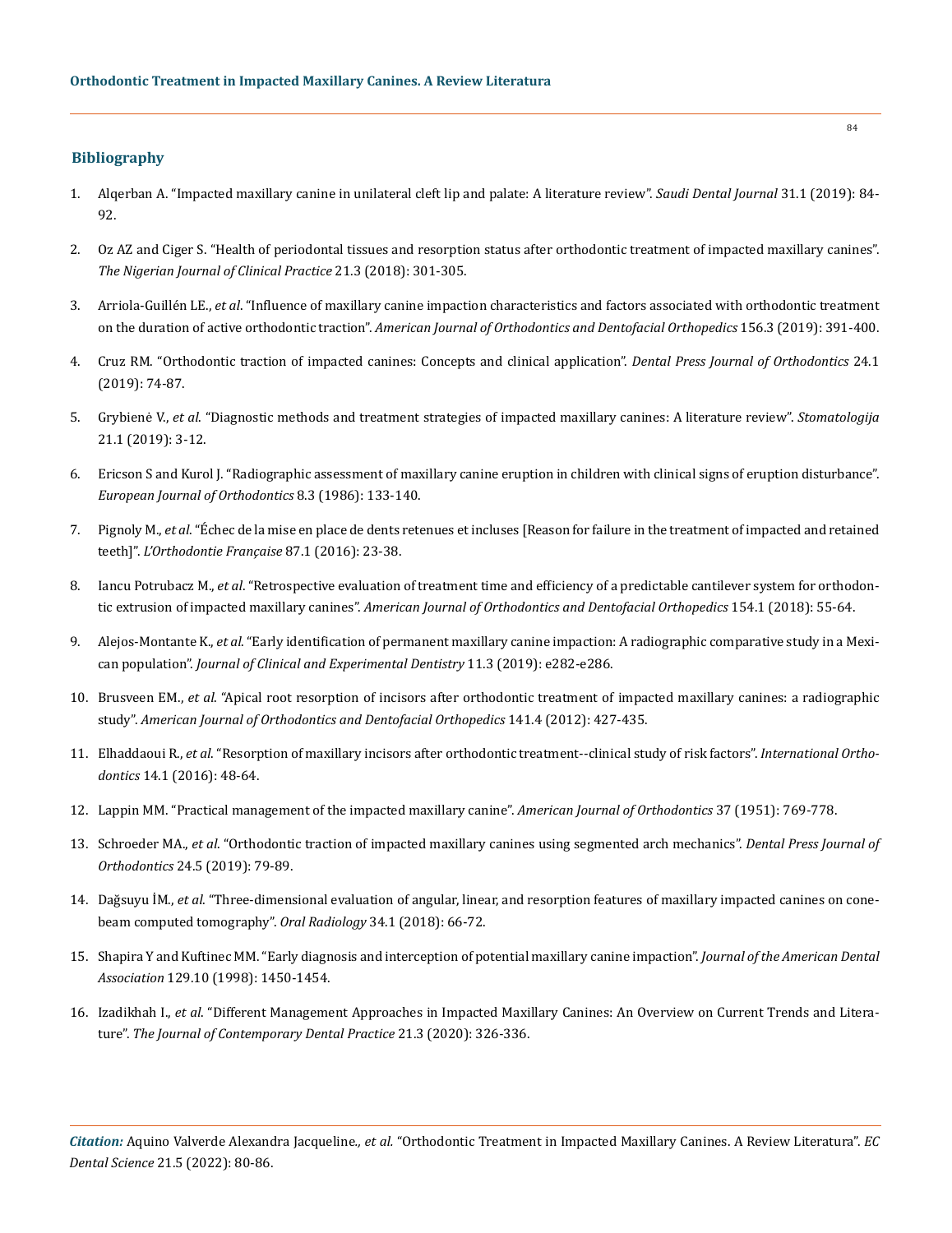- 17. Becker A., *et al*[. "The incidence of anomalous maxillary lateral incisors in relation to palatally-displaced cuspids".](https://pubmed.ncbi.nlm.nih.gov/6939351/) *The Angle Orthodontist* [51.1 \(1981\): 24-29.](https://pubmed.ncbi.nlm.nih.gov/6939351/)
- 18. [Jacobs SG. "Palatally impacted canines: aetiology of impaction and the scope for interception. Report of cases outside the guidelines](https://pubmed.ncbi.nlm.nih.gov/7945046/)  for interception". *[Australian Dental Journal](https://pubmed.ncbi.nlm.nih.gov/7945046/)* 39.4(1994): 206-211.
- 19. [Becker A and Chaushu S. "Etiology of maxillary canine impaction: a review".](https://pubmed.ncbi.nlm.nih.gov/26432311/) *American Journal of Orthodontics and Dentofacial Orthopedics* [148.4 \(2015\): 557-567.](https://pubmed.ncbi.nlm.nih.gov/26432311/)
- 20. [Ericson S and Kurol J. "Early treatment of palatally erupting maxillary canines by extraction of the primary canines".](https://pubmed.ncbi.nlm.nih.gov/3208843/) *European Journal of Orthodontics* [10.4 \(1988\): 283-295.](https://pubmed.ncbi.nlm.nih.gov/3208843/)
- 21. Manne R., *et al*[. "Impacted canines: Etiology, diagnosis, and orthodontic management".](https://www.ncbi.nlm.nih.gov/pmc/articles/PMC3467862/) *Journal of Pharmacy and Bioallied Sciences* 4.2 [\(2012\): S234-S238.](https://www.ncbi.nlm.nih.gov/pmc/articles/PMC3467862/)
- 22. [Kokich VG. "Surgical and orthodontic management of impacted maxillary canines".](https://pubmed.ncbi.nlm.nih.gov/15356485/) *American Journal of Orthodontics and Dentofacial Orthopedics* [126.3 \(2004\): 278-283.](https://pubmed.ncbi.nlm.nih.gov/15356485/)
- 23. Pavlidis D., *et al*[. "Treatment of an impacted dilacerated maxillary central incisor".](https://pubmed.ncbi.nlm.nih.gov/10194285/) *American Journal of Orthodontics and Dentofacial Orthopedics* [139.3 \(2011\): 378-387.](https://pubmed.ncbi.nlm.nih.gov/10194285/)
- 24. [Bedoya MM and Park JH. "A review of the diagnosis and management of impacted maxillary canines".](https://pubmed.ncbi.nlm.nih.gov/19955066/) *Journal of the American Dental Association* [140.12 \(2009\): 1485-1493.](https://pubmed.ncbi.nlm.nih.gov/19955066/)
- 25. [Pizzoni L. "Fibre reinforced composite transpalatal arch in impacted canine orthodontic treatment".](https://pubmed.ncbi.nlm.nih.gov/20529633/) *Progress in Orthodontics* 11.1 [\(2010\): 83-85.](https://pubmed.ncbi.nlm.nih.gov/20529633/)
- 26. [Andreasen JO and Andreasen FM. "Essentials of traumatic injuries to the teeth".](https://onlinelibrary.wiley.com/doi/book/10.1002/9780470698822) *Copenhagen, Denmark: Munsgaard* (2000).
- 27. [Snehlata Oberoi and Stephanie Knueppel. "Three-dimensional assessment of impacted canines and root resorption using cone beam](https://pubmed.ncbi.nlm.nih.gov/22677744/)  computed tomography". *[Oral Surgery, Oral Medicine, Oral Pathology and Oral Radiology](https://pubmed.ncbi.nlm.nih.gov/22677744/)* 13 (2012): 260-267.
- 28. [Jacoby Harry DMD. "The "Ballista Spring". System for impacted tecth".](https://www.sciencedirect.com/science/article/abs/pii/0002941679901830) *American Journal of Orthodontics* 75.2 (1979): 143-151.
- 29. Costa A., *et al*. "Miniscrews as orthodontic anchorage: a preliminary report". *[The International Journal of Adult Orthodontics and Or](https://pubmed.ncbi.nlm.nih.gov/9835819/)[thognathic Surgery](https://pubmed.ncbi.nlm.nih.gov/9835819/)* 13.3 (1998): 201-209.
- 30. Park HS., *et al*[. "A simple method of molar uprighting with micro-implant anchorage".](https://pubmed.ncbi.nlm.nih.gov/12428309/) *Journal of Clinical Orthodontics* 36.10 (2002): [592-596.](https://pubmed.ncbi.nlm.nih.gov/12428309/)
- 31. A. Gutiérrez Labaye P., *et al*. "Microtornillos: A review". *Advances in Periodontology* 26.1 (2014): 25-38.
- 32. Gray JB., *et al*[. "Studies on the efficacy of implants as orthodontic anchorage".](https://pubmed.ncbi.nlm.nih.gov/6573144/) *American Journal of Orthodontics* 83 (1983): 311-317.
- 33. [Park HS. "The skeletal cortical anchorage using titanium micro crew implants".](https://www.semanticscholar.org/paper/The-skeletal-cortical-anchorage-using-titanium-Park/e4890dfaa436555f49533c62845e328dac609ab0) *The Korean Journal of Orthodontics* 29 (1999): 699- [706.](https://www.semanticscholar.org/paper/The-skeletal-cortical-anchorage-using-titanium-Park/e4890dfaa436555f49533c62845e328dac609ab0)
- 34. [Kanomi R. "Mini-implant for orthodontic anchorage".](https://pubmed.ncbi.nlm.nih.gov/9511584/) *Journal of Clinical Orthodontics* 31 (1997): 763-767.
- 35. Arriola-Guillén LE., *et al*[. "Root resorption of maxillary incisors after traction of unilateral vs bilateral impacted canines with rein](https://pubmed.ncbi.nlm.nih.gov/30384935/)forced anchorage". *[American Journal of Orthodontics and Dentofacial Orthopedics](https://pubmed.ncbi.nlm.nih.gov/30384935/)* 154.5 (2018): 645-656.

*Citation:* Aquino Valverde Alexandra Jacqueline*., et al.* "Orthodontic Treatment in Impacted Maxillary Canines. A Review Literatura". *EC Dental Science* 21.5 (2022): 80-86.